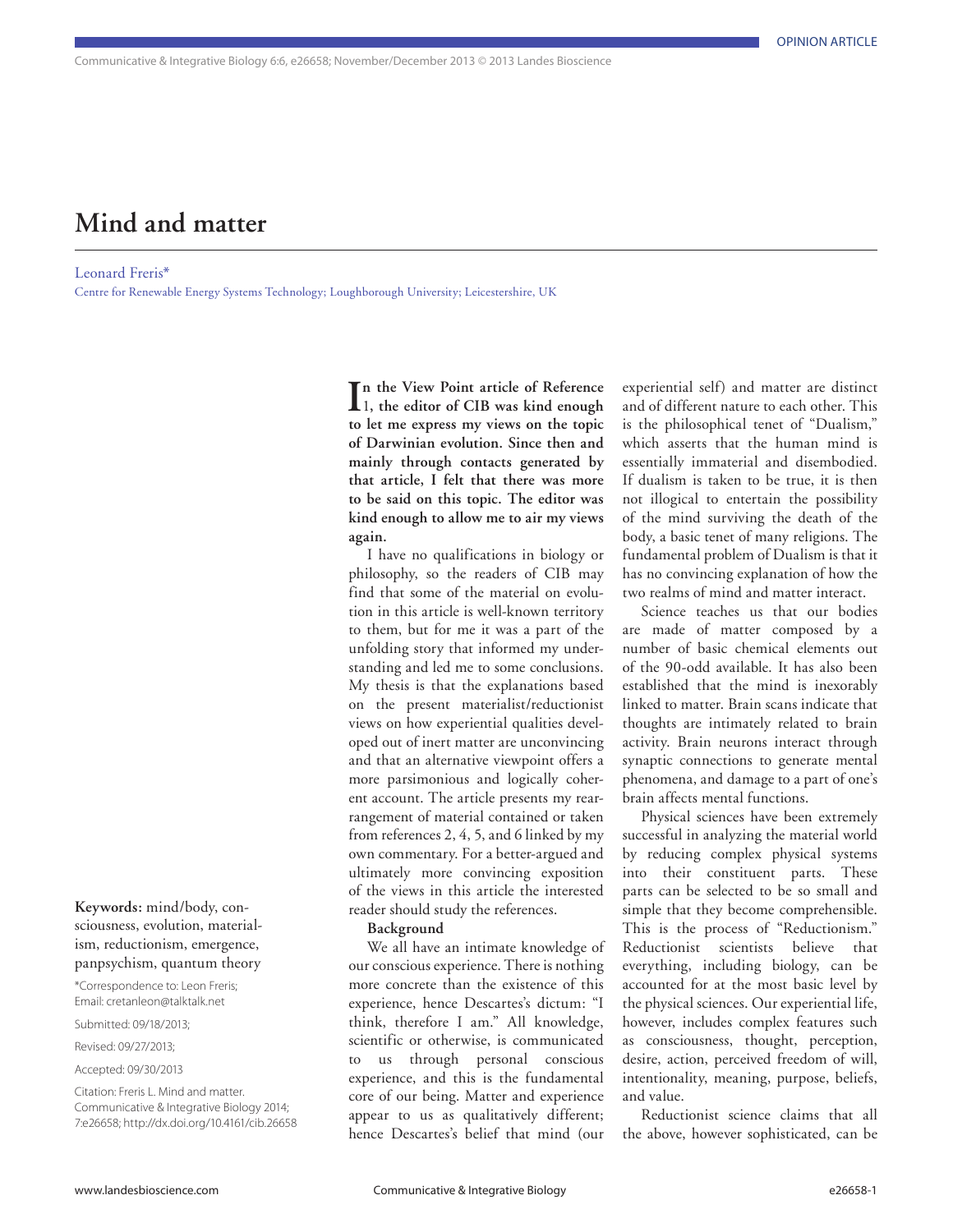accommodated in a universe consisting only of physical facts of the kind revealed by the laws of physics. It is confidently proposed that this process will ultimately provide an explanation of the cognitive capacities that enabled us to discover those physical laws.

Contemporary science asserts that reductive materialism is the only serious methodology capable of providing an objective understanding of ourselves. This scientific privileged world view is taken for granted by the large majority of scientists who are not aware of the implications of materialist reductionism, as more than often it has no bearing on the work they do. Among them a small number of prominent and articulate scientists promote this view very vigorously in the media with the explicit aim of liberating the world from alternative explanations such as those provided by religion. This is an understandable agenda if one were to examine history and our present predicaments, many related to conflicts caused by religious superstitions. Such scientists are driven by the laudable but untested belief that if humanity on the whole were to espouse the materialist/ reductionist philosophy, the world would be a far better place. Perhaps they are right, but I personally doubt it.

The conundrum, though, persists. How can experiential phenomena be physical phenomena? Some philosophers and scientists take the materialist/reductionist agenda to be profoundly problematic. *This is the mind-body problem.*

**Materialist/reductionist explanation of how biological complexity and mentality developed**

The explanation given of our appearance on Earth assumes an undirected and accidental combination of the basic chemicals of life that resulted in a primitive organized physical system that was capable of reproducing itself. The reproduction was performed by means of a chemical code embedded in this primitive organized system or early life form. In the process of reproduction, occasionally errors were made in the code. The progeny that inherited errors that adapted it to cope better in the battle for existence survived; others perished. The slight reproductive advantages some organisms

inherit over others is the core tenet of the Darwinian evolution by natural selection. This evolution process over millions of years has developed organisms vastly more complex than single cells.

The appearance of basic experiential functions and learning behavior in primitive organisms, i.e., the collection and processing of data from the environment and the response of the organism to absorb nutrition, excrete waste, avoid danger, and attack predators were all developed through the accumulation of these small, accidental, but advantageous changes. This primitive cell intelligence or mentality gradually developed into the more complex range of responses by higher animals (e.g., ant experience or pigeon experience) and the limited consciousness of primates such as chimpanzees. In humans, consciousness has developed into self-awareness that resulted in higher experiential functions, such as language, perceived freedom of will, intentionality, meaning, purpose, and value. This physico-chemical reductionism in biology is now confidently accepted by most scientists as a scientifically rigorous world view. The impression is given that the fundamental mechanism is settled and that only details need working out. Karl Popper referred to this situation as "promissory materialism."

The rest of us who are not biologists have been schooled through popular science literature, radio, and television to regard this reductive program as the undisputed and legitimate scientific explanation. Is, though, this "scientific" explanation that has now reached a hegemonic status credible? Can mental or experiential functions be the outcome of the laws of physics? Can the laws of physics capture the nature or essence of experience?

#### **How do materialists explain the appearance of mind**

There are a number of schools of thought that endeavor to explain how mind is derived from matter on the assumption that the latter is the only reality.

An early approach was to consider mentality as an "epiphenomenon," i.e., a by-product of brain activity. T.H. Huxley compared consciousness to "...the steam

whistle that accompanies the work of a locomotive engine … without influence upon its machinery." In this approach, human beings are "conscious automata."

A more radical approach is to deny the existence of experience completely, thus avoiding the task of explaining it. D Dennett claims that subjective experience is illusory. This denial of the phenomenon whose existence is self evidently more certain than the existence of anything else is considered by a number of philosophers, to say the least, as bizarre. However, this view has considerable support as it bypasses the hard problem.

In "eliminative materialism," mental phenomena are considered to be an "aspect" of brain activity, i.e., they are basically physical phenomena talked about in a different way.

In "cognitive psychology," the brain is viewed as a computer and mental activity as information processing with experiential activity reduced to a computational processes.

Perhaps the most prevalent view among scientists is to consider experiential phenomena as "emergent." According to this concept, physical staff in its basic nature is wholly non-conscious and nonexperiential. Nevertheless, when parts of it combine in certain ways so that some critical magnitude of complexity is reached, experiential phenomena "emerge." The most quoted example of emergence is the liquidity property of water. Liquidity is not a characteristic of individual water molecules, and yet when many of those are put together they exhibit liquidity, an "emergent" property. But is this analogy helpful in illuminating the mind/body problem? This "emergent" quality of water can be derived from the properties possessed by certain molecules that are so constituted that they do not bind together in a tight formation but slide past each other. So the phenomenon of liquidity is *wholly dependent* on phenomena that do not in themselves involve liquidity. In spite of its implausibility, this "emergence" idea is held by most scientific materialists as being at the bottom of the mind/ body problem, ignoring the fact that for mentality to truly emerge from matter, matter must have something—indeed everything—to do with it.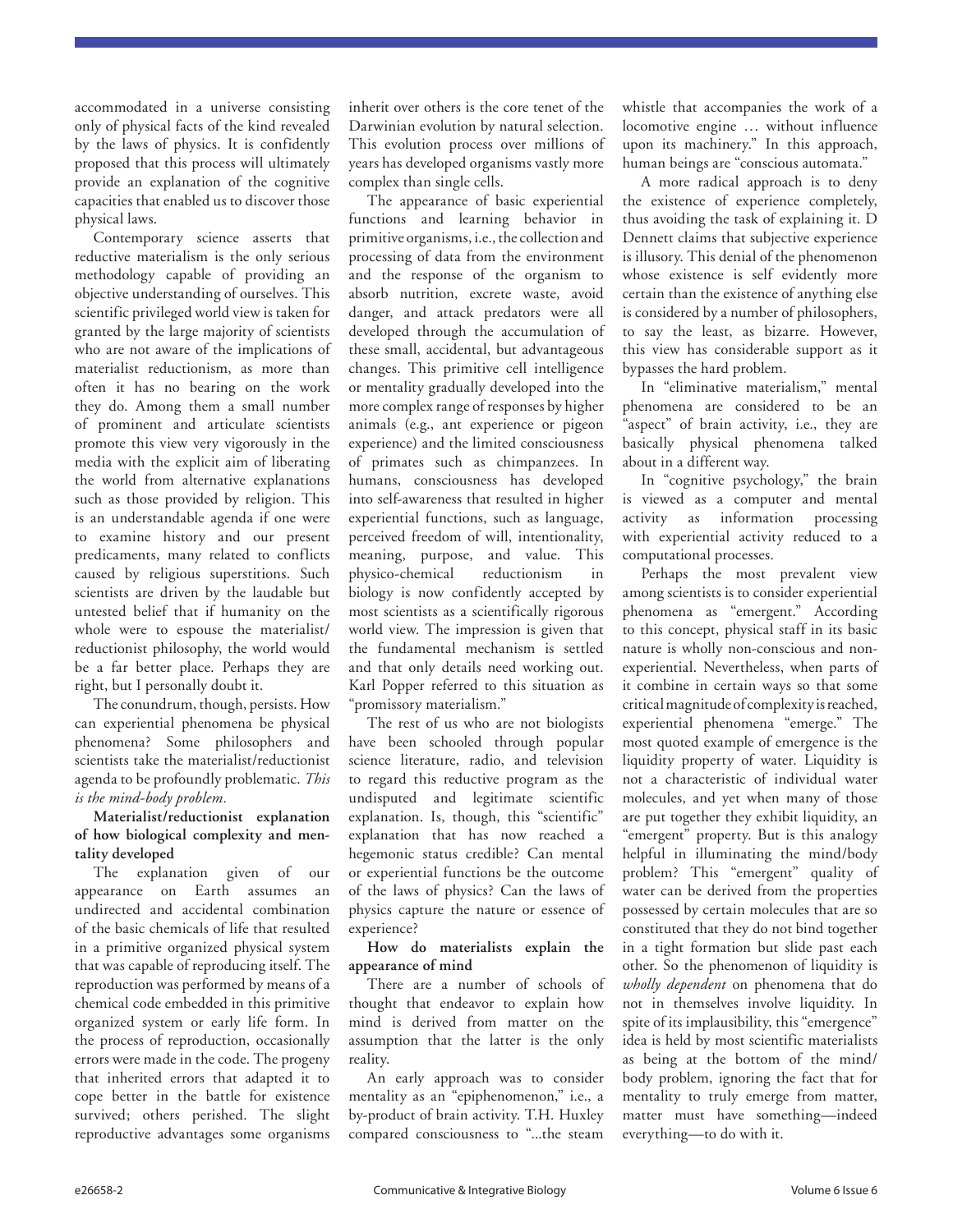## **Is there an alternative explanation?**

The profusion of rival theories gives a flavor of the confusion underlying the attempts to derive mentality from passive matter. It seems logical that for experience to emerge from something such as matter, then matter must be experiential in some sense or other. It must be experiential in its essential and fundamental nature no matter what conventional materialism believes. This though, is not to ascribe to atoms consciousness in the way humans experience it. It is important to stress that this view in no way contradicts the fact that experience is associated with neurons firing. However, in contrast to the prevailing materialist view, the proposal is that there is a lot more to neurons than physics and neurophysiology.

## **Has quantum physics got anything to do with this?**

At the very basic level, elementary particles are in continuous interaction with their neighbors. They are attracted or repelled by the surrounding charges and have many alternative futures. Physicists have developed mathematical theories to account for these behaviors.

Many phenomena in quantum physics are paradoxical. In the two slit experiment, elementary particles appear to communicate. The "entanglement" concept requires that quantum particles share information with their neighbors, and Bell's theorem postulates that this sharing is instantaneous and involves "spooky action at a distance," a property that was confirmed in laboratory experiments.

Freeman Dyson, the eminent particle physicist, wrote: "I think that consciousness is not just a passive epiphenomenon carried along by the chemical events on our brains, but is an active agent forcing the molecular complexes to make choices between one quantum state and another. In other words, mind is already inherent in every electron, and the process of human consciousness differ only in degree but not in kind from the process of choice between quantum states which we call 'chance' when they are made by an electron."

David Bohm developed a quantum theory3 in which mind and matter are brought together. He writes: "A similar mind-like quality of matter reveals itself

strongly at the quantum level, in the sense that the form of the wave function manifests itself in the movements of the particles."

Bertrand Russell said pithily: "We know nothing about the intrinsic quality of physical events except when these are mental events that we directly experience." And: "Physics is mathematical not because we know so much about the physical world but because we know so little: it is only its mathematical properties we can discover."

Finally, the following quote from A Eddington, the eminent British astrophysicist, carries considerable logical force: "Our knowledge of the nature of the objects treated in physics consists solely on readings of pointers (on instrument dials) and other indicators. This being so, what knowledge have we of the nature of atoms that renders it at all incongruous that they should constitute a thinking object? Absolutely none. Science has nothing to say about the intrinsic nature of the atom. The schedule of pointer readings is attached to some unknown background. Why not attach it to something of spiritual (mental) nature in which a prominent characteristic is thought (i.e., experience, consciousness). It seems rather silly to prefer to attach it to something of a so called 'concrete' nature inconsistent with thought, and then to wonder where the thought comes from."

## **Panpsychism**

Panpsychism is the philosophical position that confers a mental quality to all the elements of the physical world. This has been a time-honored scientific and philosophical tradition espoused in some way or another by Heraclitus, Empedocles, Bruno, Cardano, Leibniz, Spinoza, Schopenhauer, Priestly, William James, Mach, Bergson, Whitehead, Eddington, Broad, Bohm, Waddington, Dyson, and recently, Strawson, Nagel, Skrbina, Hameroff, Chalmers, Seager, Rosenberg, Schooler, and others.

On the plausible basis that elementary particles enjoy a rudimentary experiential quality, physical aggregations of them as in rocks and non-biological systems have no discernible increased coherent unified mentality. It is with biological selforganizing systems that complex forms of experience develop out of the aggregated

"micro-mentality" of the atoms. One of the organizing processes is evolution through natural selection.

Like all viewpoints, panpsychism is not problem-free. The question is how in biological systems the micro-mentality of elementary particles combines in a coherent way to generate higher levels of experiential properties as we move up the evolutionary tree from prions to cells to plants to animals to human beings. We can only authoritatively make statements about our own human experiential quality, which we perceive as unified and not fragmentary. An analogy from physics may shed some light. The core of an unmagnetized piece of iron consists of a great number of microscopic magnetic domains with their axes distributed in a haphazard way that renders this piece externally non-magnetic. If, however, an appropriate external magnetic field is applied, the domains align themselves along its direction. The combined effect of the micro-magnets caused the iron piece to become a permanent magnet. The two states of the magnet may be loosely thought to represent haphazard non-organic and coherent organic matter respectively. The panpsychist process of enhanced levels of experiential quality in organic systems through the combination of lower levels is, though, still a mystery but not one that offends logic.

#### **To conclude**

Science is driven by the assumption that the world is intelligible, but likely to be wrong in its certainty that we know enough about the physical to claim that the experiential cannot be physical. The intelligibility of the world is no accident. Nature is such as to give rise to conscious beings with minds, and it is such as to be comprehensible to such beings. Mind is not just an afterthought or an accident or an add-on, but a basic aspect of matter. The possibilities were inherent in the Universe long before there was life. If evolution is to produce sentient beings, the roots of consciousness in some shape must have been present at the very origin of things.

A speculative teleological hypothesis is that evolution may be determined not merely by value-free chemistry and physics but also by a cosmic predisposition toward